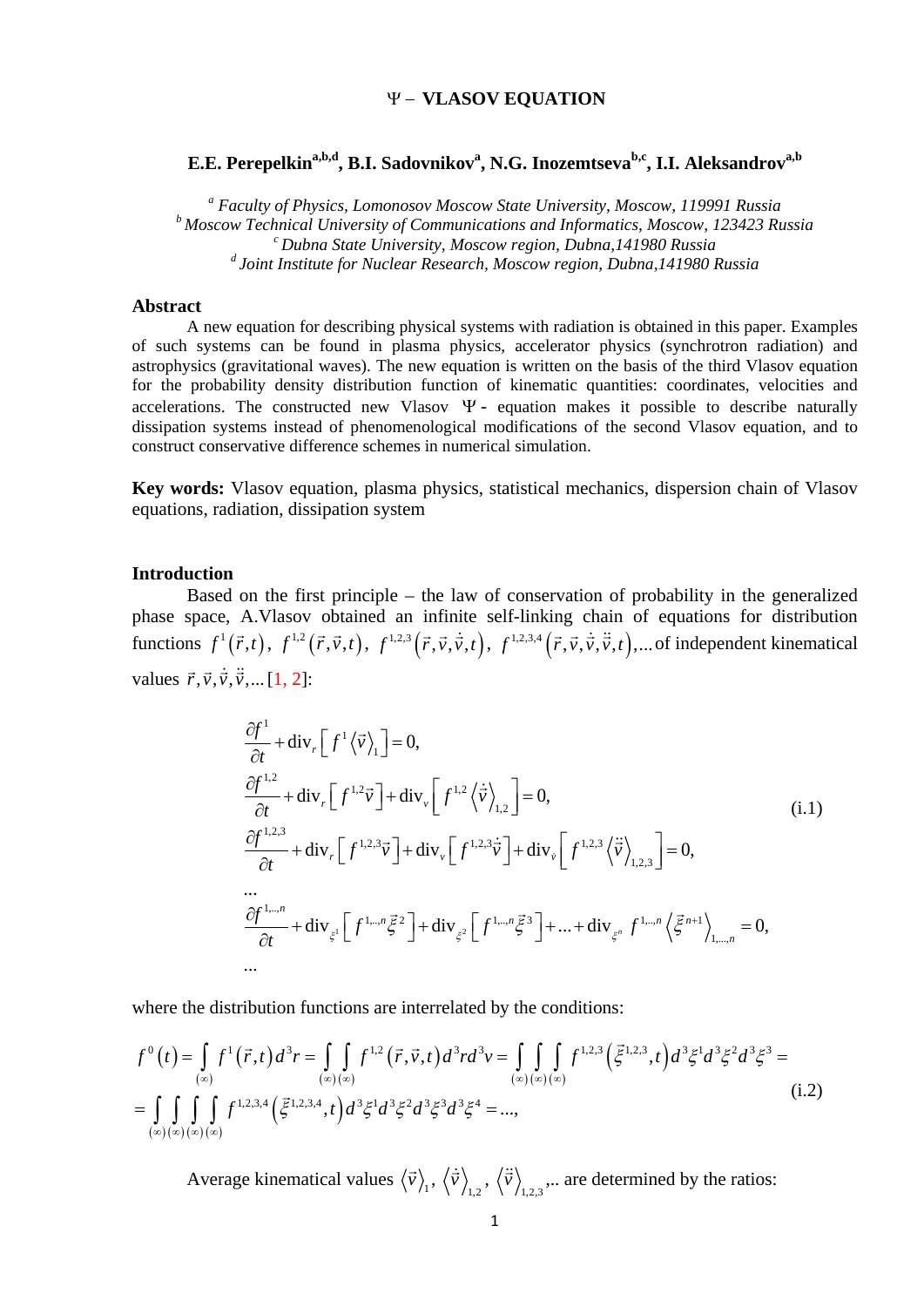$$
f^{1}(\vec{r},t)\langle\vec{v}\rangle_{1}(\vec{r},t) = \int_{(\infty)} f^{1,2}(\vec{r},\vec{v},t) \vec{v} d^{3}v,
$$
  
\n
$$
f^{1,2}(\vec{r},\vec{v},t)\langle\dot{\vec{v}}\rangle_{1,2}(\vec{r},\vec{v},t) = \int_{(\infty)} f^{1,2,3}(\vec{r},\vec{v},\dot{\vec{v}},t) \dot{\vec{v}} d^{3}v,
$$
  
\n
$$
f^{1}(\vec{r},t)\langle\dot{\vec{v}}\rangle_{1}(\vec{r},t) = \int_{(\infty)} f^{1,2}(\vec{r},\vec{v},t)\langle\dot{\vec{v}}\rangle_{1,2}(\vec{r},\vec{v},t) d^{3}v,
$$
  
\n
$$
f^{1,2,3}\langle\vec{\xi}^{4}\rangle_{1,2,3} = \int_{(\infty)} f^{1,2,3,4}(\vec{\xi}^{1,2,3,4},t)\vec{\xi}^{4}d^{3}\xi^{4},
$$
  
\n...

The hierarchical structure of chain (i.1) is determined by different levels of completeness of information about the kinematics of the system. For example, the first equation (i.1), which is also known as the equation of continuity, defines the probability (mass, charge) density distribution function  $f^1(\vec{r},t)$  in a coordinate space.

The first equation is used in continuum mechanics, field theory and electrodynamics. The second equation for function  $f^{1,2}(\vec{r}, \vec{v}, t)$  is known as the Vlasov equation for a self-consistent field and finds wide application in statistical physics [3-5], solid-state physics [6-8], plasma physics [9-11], accelerator physics [12-14] and astrophysics [15-20]. Unlike the first equation, the second equation describes a physical system in a wider space – a phase space. When considering quantum systems in the phase space, the second Vlasov equation using the Vlasov-Moyal approximation  $[21]$  transforms into the known Moyal equation  $[22]$  for the Wigner function [23, 24].

Finding the distribution functions  $f^1$ ,  $f^{1,2}$ ,  $f^{1,2,3}$ ,  $f^{1,...,n}$  included in (i.1) requires the chain to be cut off on some equation and a dynamic approximation for kinematical averages  $\langle \vec{v} \rangle$ <sup>1</sup>  $, \langle \dot{\vec{v}} \rangle_{1,2}, \langle \ddot{\vec{v}} \rangle_{1,2,3}$   $\dots$  to be introduced.

The chain cut-off on the first equation and representation of the vector field  $\langle \vec{v} \rangle$ <sup>1</sup> according to the Helmholtz theorem as a superposition of the vortex  $\vec{A}$  and potential  $\nabla_r \Phi$ fields:

$$
\langle \vec{v} \rangle_1 (\vec{r}, t) = -\alpha \nabla_r \Phi(\vec{r}, t) + \gamma \vec{A}(\vec{r}, t), \qquad (i.2)
$$

leads to the Hamilton-Jacobi equation [25]:

$$
-\hbar \frac{\partial \varphi}{\partial t} = \frac{m}{2} |\langle \vec{v} \rangle_1|^2 + e\chi = H,
$$
\n
$$
e\chi \stackrel{\text{det}}{=} U + Q + \frac{e^2}{2m} |\vec{A}|^2, \qquad Q = \frac{\alpha}{\beta} \frac{\Delta |\Psi|}{|\Psi|} = -\frac{\hbar^2}{2m} \frac{\Delta |\Psi|}{|\Psi|},
$$
\n(i.3)

where  $\alpha = -\frac{\hbar}{2m}, \beta = \frac{1}{\hbar}, \gamma = -\frac{e}{m}$ *m*<sup>*n*</sup> *h*<sup>*n*</sup> *m*  $\alpha = -\frac{\hbar}{2m}$ ,  $\beta = \frac{1}{\hbar}$ ,  $\gamma = -\frac{e}{m}$ . Value Q is a quantum potential, which is used in the de Broglie-Bohm pilot wave theory [26-28]. Scalar potential  $\Phi = 2\varphi + 2\pi k$ ,  $k \in \mathbb{Z}$  in which function  $\varphi$  is the phase of wave function  $\Psi(\vec{r}, t) = \sqrt{f_1}e^{i\varphi}$ . Wave function  $\Psi(\vec{r}, t)$  satisfies the Schrödinger equation for the scalar particle in the electromagnetic field [25, 29]: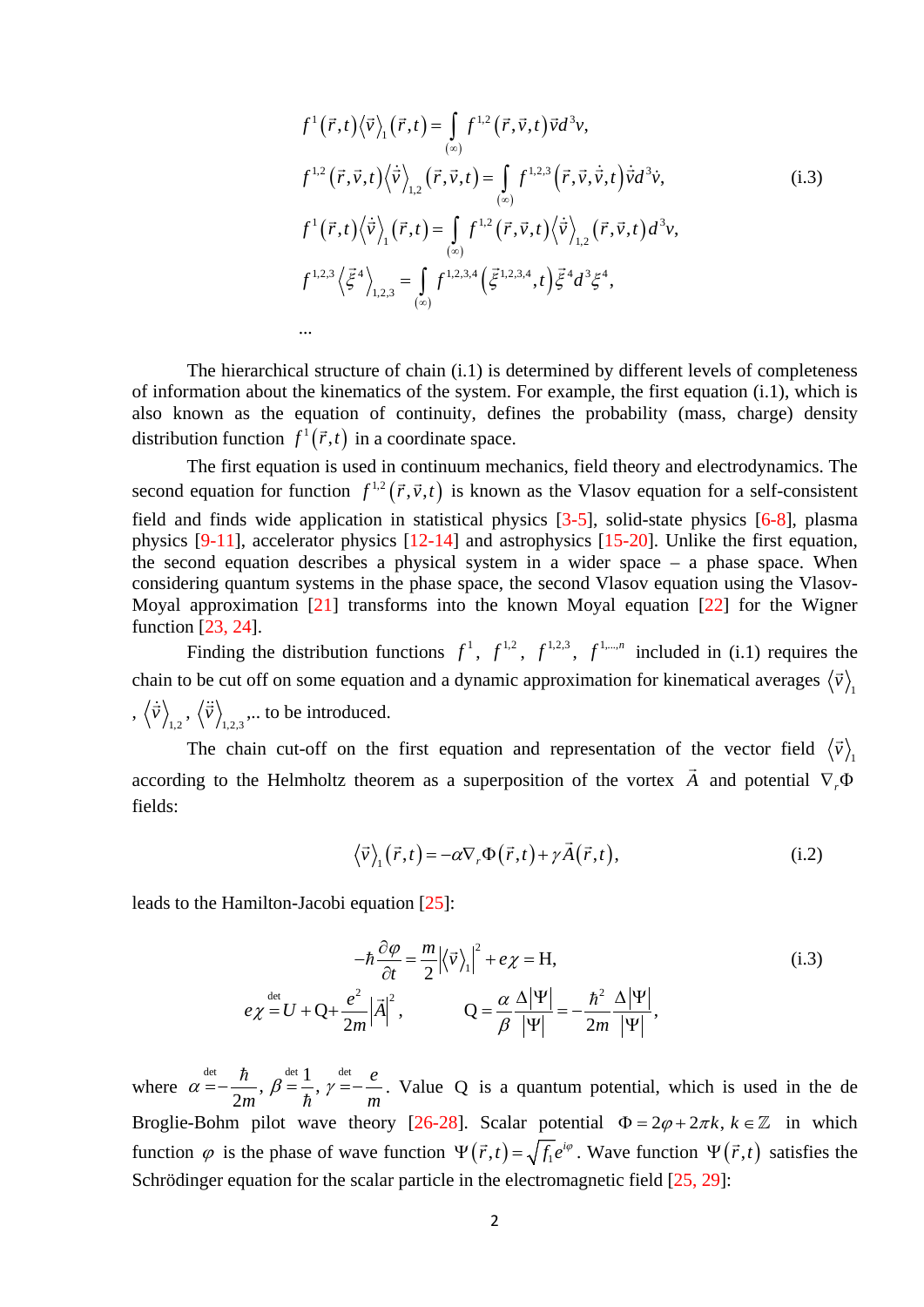$$
\frac{i}{\beta} \frac{\partial \Psi}{\partial t} = -\alpha \beta \left( \hat{p} - \frac{\gamma}{2\alpha \beta} \vec{A} \right)^2 \Psi + V \Psi,
$$
\n
$$
V \stackrel{\text{det}}{=} \frac{1}{2\alpha \beta} \frac{|\gamma \vec{A}|^2}{2} + U, \quad \hat{p} \stackrel{\text{det}}{=} -\frac{i}{\beta} \nabla, \quad \hat{p}^2 = -\frac{1}{\beta^2} \Delta,
$$
\n(i.4)

with the  $\vec{B} = \text{rot}_r \vec{A}$  corresponding to the magnetic induction and equation (i.3) may be represented in the form [25, 29]:

$$
\frac{d}{dt}\langle \vec{v} \rangle_1 = -\gamma \left( \vec{E} + \langle \vec{v} \rangle_1 \times \vec{B} \right), \ \vec{E} = -\frac{\partial}{\partial t} \vec{A} - \nabla \chi, \tag{i.5}
$$

where rot<sub>*r*</sub>  $\vec{E} = -\frac{\partial B}{\partial t}$  $\vec{E} = -\frac{\partial \vec{B}}{\partial t}$  and div<sub>r</sub>  $\vec{B} = 0$ .

The equation cut-off (i.1) on the second equation with the use of the Vlasov approximation for the vector field of the acceleration flux  $\langle \dot{\vec{v}} \rangle_{1,2}$  [1]

$$
\left\langle \dot{\vec{v}} \right\rangle_{1,2} = \frac{1}{m} \vec{F},\tag{i.6}
$$

where  $\vec{F}$  – force – is widely known in plasma physics  $\vec{F} = -q \nabla_r \chi + q \langle \vec{v} \rangle_1 \times \vec{B}$  and in statistical physics  $\vec{F} = -\nabla_r U$ . The disadvantage of approximation (i.6) is the absence of the dependence of the right-hand side on velocity  $\vec{v}$ , which should be present in the general case due to definition (i.3) for value  $\langle \dot{\vec{v}} \rangle_{1,2}$ . The mentioned disadvantage disappears when the Vlasov-Moyal approximation is used [21]:

$$
\left\langle \dot{v}_{\mu} \right\rangle_{1,2} = \sum_{n=0}^{+\infty} \frac{(-1)^{n+1} (\hbar/2)^{2n}}{m^{2n+1} (2n+1)!} \frac{\partial^{2n+1} U}{\partial x_{\mu}^{2n+1}} \frac{1}{f^{1,2}} \frac{\partial^{2n} f^{1,2}}{\partial v_{\mu}^{2n}},
$$
 (i.7)

which, when averaged over the velocity space, transforms into the Vlasov approximation (i.6): 1  $\langle \dot{v}_u \rangle = \langle \dot{v}_u \rangle = -\frac{1}{2} \frac{\partial U}{\partial u}$  $\langle \psi_{\mu} \rangle = \langle \psi_{\mu} \rangle_{1} = -\frac{1}{m} \frac{\partial U}{\partial x_{\mu}}$ . The use of approximation (i.7) transforms the second Vlasov equation  $\mu$ (i.1) into the Moyal equation [22] for the Wigner function  $f^{1,2}(\vec{r}, \vec{v}, t) = mW(\vec{r}, \vec{p}, t)$ :

$$
\frac{\partial W}{\partial t} + \frac{1}{m} \left( \vec{p}, \nabla_r \right) W - \left( \nabla_r U, \nabla_p W \right) = \sum_{l=1}^{+\infty} \frac{\left( -1 \right)^l \left( \hbar / 2 \right)^{2l}}{\left( 2l + 1 \right)!} U \left( \nabla_r, \vec{\nabla}_p \right)^{2l+1} W. \tag{i.8}
$$

On the one hand, when using the classical approximation ( $\hbar \ll 1$ ), the Vlasov-Moyal approximation (i.7) transforms into the Vlasov approximation (i.6), and the second Vlasov equation (i.1)/Moyal (i.8) transforms into the classical Liouville equation.

On the other hand, averaging the Vlasov-Moyal approximation (i.7) over the velocity space corresponds to the «loss» of information and to the transition from the phase space to the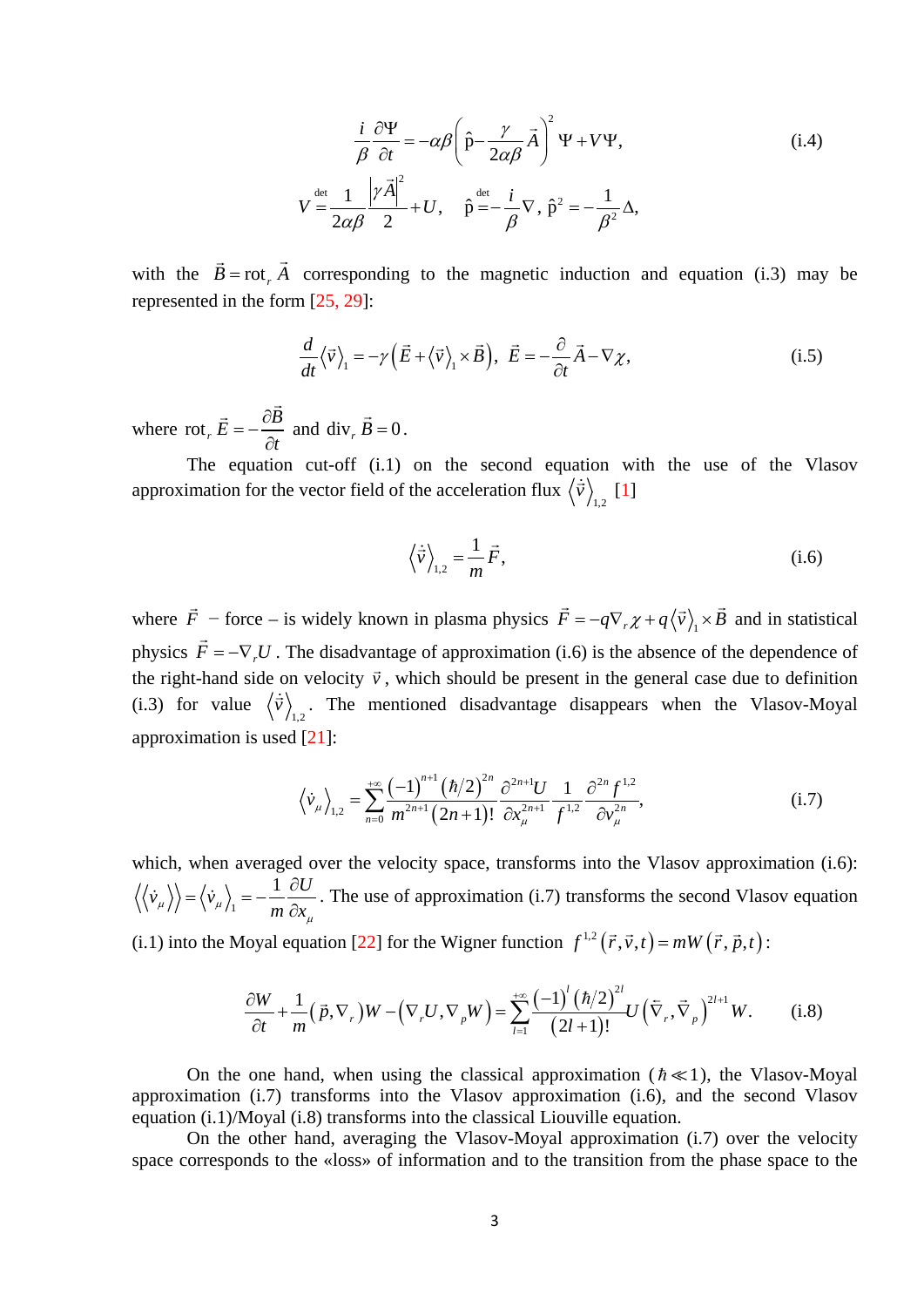coordinate one, which neutralizes the quantum corrections in sum (i.7) and leads to the classical Vlasov approximation (i.6).

The third Vlasov equation (i.1) for function  $f^{1,2,3}(\vec{r},\vec{v},\dot{\vec{v}},t)$  contains additional information on the distribution of kinematic accelerations  $\dot{\vec{v}}$ . Consideration of the third equation is of significant practical importance in the description of electromagnetic radiation. Problems of accelerator physics with account taken of synchrotron radiation, modeling of plasma stability require taking into consideration electromagnetic radiation, the power of which is proportional to  $\dot{v}^2$ . The known Lorentz equation should be noted here describing the accelerated motion of a charged particle:

$$
\ddot{\vec{v}} = \frac{6\pi\varepsilon_0 c^3}{e^2} \left(m\dot{\vec{v}} - \vec{F}_{ext}\right),\tag{i.9}
$$

where  $\vec{F}_{ext}$  is an external force.

Equation (i.9), unlike equation of motion (i.5), is a third order equation. The problem is that in applied problems it is the second equation is used that corresponds to the second order equation of motion (i.5). A correct description of processes with radiation (i.9) requires the use of the third Vlasov equation containing the average kinematical value  $\langle \ddot{\vec{v}} \rangle$ .

*The aim of this paper is to construct the second Vlasov approximation for the kinematical value v and, as a consequence, to obtain a new form of writing the third Vlasov equation− the Vlasov* Ψ *-equation for systems with radiation.*

The structure of the paper is as follows. In §1, based on the results of  $[2, 21]$  the authors consider the construction of the second Vlasov approximation for the average kinematical value  $\langle \vec{v} \rangle$ . As shown in §1, value  $\langle \vec{v} \rangle$  is proportional to  $\nabla_r N$ , where *N* is the radiation power. In §2, using the second Vlasov approximation obtained in §1, the Vlasov Ψ -equation for distribution function  $f^{1,2,3}(\vec{r},\vec{v},\dot{\vec{v}},t)$  is constructed. An example of describing a harmonic oscillator with radiation by means of distribution function  $f^{1,2,3}(\vec{r},\vec{v},\dot{\vec{v}},t)$  is analyzed in detail from the standpoint of classical physics and quantum mechanics of higher-order kinematic values [29]. The conclusion contains the main results of the paper.

#### **§1 Derivatives of average kinematical values**

In paper [2] a dispersion chain of the Vlasov equations is considered and the ratios are obtained for the relation of average kinematical values of different orders. For average kinematical values  $\langle \dot{\vec{v}} \rangle_{1,2}$ ,  $\langle \ddot{\vec{v}} \rangle_{1,2,3}$  and  $\langle \ddot{\vec{v}} \rangle_{1,2,3}$  the following ratios are valid:

$$
\frac{\partial}{\partial v_{\lambda}} P_{\mu\lambda}^{2} (1) = f^{1} \Big[ \langle \dot{v}_{\mu} \rangle_{1} - \pi_{1} \langle v_{\mu} \rangle_{1} \Big], \tag{1.1}
$$

$$
\frac{\partial}{\partial v_{\lambda}} P_{\mu\lambda}^{3} (1,2) = f^{1,2} \left[ \left\langle \ddot{v}_{\mu} \right\rangle_{1,2} - \pi_{1,2} \left\langle \dot{v}_{\mu} \right\rangle_{1,2} \right],
$$
 (1.2)

$$
\frac{\partial}{\partial \dot{v}_{\lambda}} P_{\mu\lambda}^{4} (1,2,3) = f^{1,2,3} \left[ \left\langle \ddot{v}_{\mu} \right\rangle_{1,2,3} - \pi_{1,2,3} \left\langle \ddot{v}_{\mu} \right\rangle_{1,2,3} \right],
$$
 (1.3)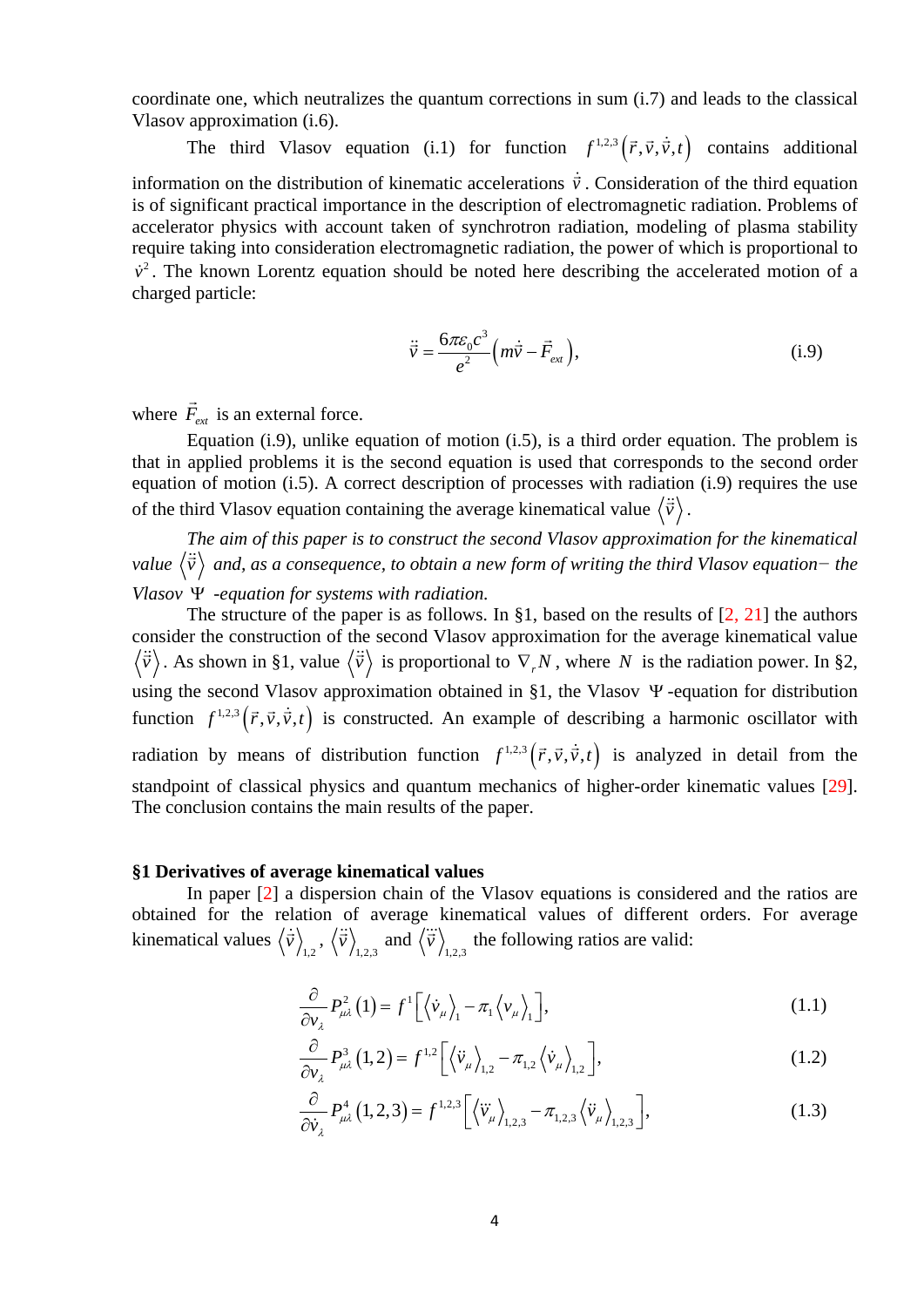where  $P_{\mu\lambda}^2$ ,  $P_{\mu\lambda}^3$  and  $P_{\mu\lambda}^4$  are momenta of the second order from distribution functions  $f^{1,2}$ ,  $f^{1,2,3}$ and  $f^{1,2,3,4}$ , respectively:

$$
P_{\mu\lambda}^2(1,2) \stackrel{\text{det}}{=} \int_{(\infty)} f^{1,2} \left( v_\mu - \left\langle v_\mu \right\rangle_1 \right) \left( v_\lambda - \left\langle v_\lambda \right\rangle_1 \right) d^3 v,\tag{1.4}
$$

$$
P_{\mu\lambda}^{3}(1,2) \stackrel{\text{det}}{=} \int_{(\infty)} f^{1,2,3} \left( \dot{v}_{\mu} - \left\langle \dot{v}_{\mu} \right\rangle_{1,2} \right) \left( \dot{v}_{\lambda} - \left\langle \dot{v}_{\lambda} \right\rangle_{1,2} \right) d^{3} \dot{v}, \tag{1.5}
$$

$$
P_{\mu\lambda}^4 (1,2,3) \stackrel{\text{det}}{=} \int_{(\infty)} f^{1,2,3,4} \left( \ddot{v}_{\mu} - \left\langle \ddot{v}_{\mu} \right\rangle_{1,2,3} \right) \left( \ddot{v}_{\lambda} - \left\langle \ddot{v}_{\lambda} \right\rangle_{1,2,3} \right) d^3 \ddot{v}, \tag{1.6}
$$

and  $\pi_1$ ,  $\pi_{1,2}$  and  $\pi_{1,2,3}$  are differential operators of the 1<sup>st</sup>, 2<sup>nd</sup> and 3<sup>rd</sup> ranks [2]:

$$
\pi_1 \stackrel{\text{det}}{=} \frac{\partial}{\partial t} + \langle \vec{v} \rangle_1 \nabla_r, \tag{1.7}
$$

$$
\pi_{1,2} \stackrel{\text{det}}{=} \frac{\partial}{\partial t} + \vec{v} \nabla_r + \left\langle \dot{\vec{v}} \right\rangle_{1,2} \nabla_v, \tag{1.8}
$$

$$
\pi_{1,2,3} \stackrel{\text{det}}{=} \frac{\partial}{\partial t} + \vec{v} \nabla_r + \dot{\vec{v}} \nabla_v + \left\langle \vec{v} \right\rangle_{1,2,3} \nabla_v.
$$
\n(1.9)

Expressions  $(1.1)-(1.3)$  represent the equations of motion obtained from the second, third and fourth Vlasov equations  $[2]$ . Indeed, expressions  $(1.1)$ ,  $(1.7)$  imply equation of motion  $(i.3)/(i.5)$  in the hydrodynamic approximation:

$$
\frac{d}{dt}\langle v_{\mu}\rangle_{1} = \left(\frac{\partial}{\partial t} + \langle v_{\lambda}\rangle_{1} \frac{\partial}{\partial x_{\lambda}}\right) \langle v_{\mu}\rangle_{1} = -\frac{1}{f^{1}}\frac{\partial P_{\mu\lambda}^{2}}{\partial x_{\lambda}} + \langle \dot{v}_{\mu}\rangle_{1},
$$
\n(1.10)

where  $P_{\mu\lambda}^2$  (1.4) corresponds to the pressure tensor, and  $\langle \dot{v}_{\mu} \rangle$  is determined by external force  $\frac{1}{m}F_{\mu}$ .

Expressions (1.1)-(1.3) demonstrate that the difference between the derivative from an average kinematical value of the  $n$ -order and an average kinematical value of the  $n+1$ -order is determined by momenta  $P_{\mu\lambda}$ . Note that momenta  $P_{\mu\lambda}^2$ ,  $P_{\mu\lambda}^3$  and  $P_{\mu\lambda}^4$  are in fact covariance matrices for random kinematical values taking on values  $\vec{v}$ ,  $\dot{\vec{v}}$  and  $\ddot{\vec{v}}$ , respectively. If random kinematical values  $v_{\mu}$  and  $v_{\lambda}$  are independent then  $P_{\mu\lambda}^2 = 0$  and from equation (1.1)/(1.10) it follows that

$$
\frac{d}{dt}\langle v_{\mu}\rangle = \langle \dot{v}_{\mu}\rangle_{1}.
$$
\n(1.11)

The independence of random values is determined by the form of the distribution function. For instance [2], if distribution function  $f^{n,...n+\lambda,n+1+\lambda}$ ,  $\lambda = 0,1,...$  is even over variable  $\vec{\xi}^{n+\lambda}$ , i.e.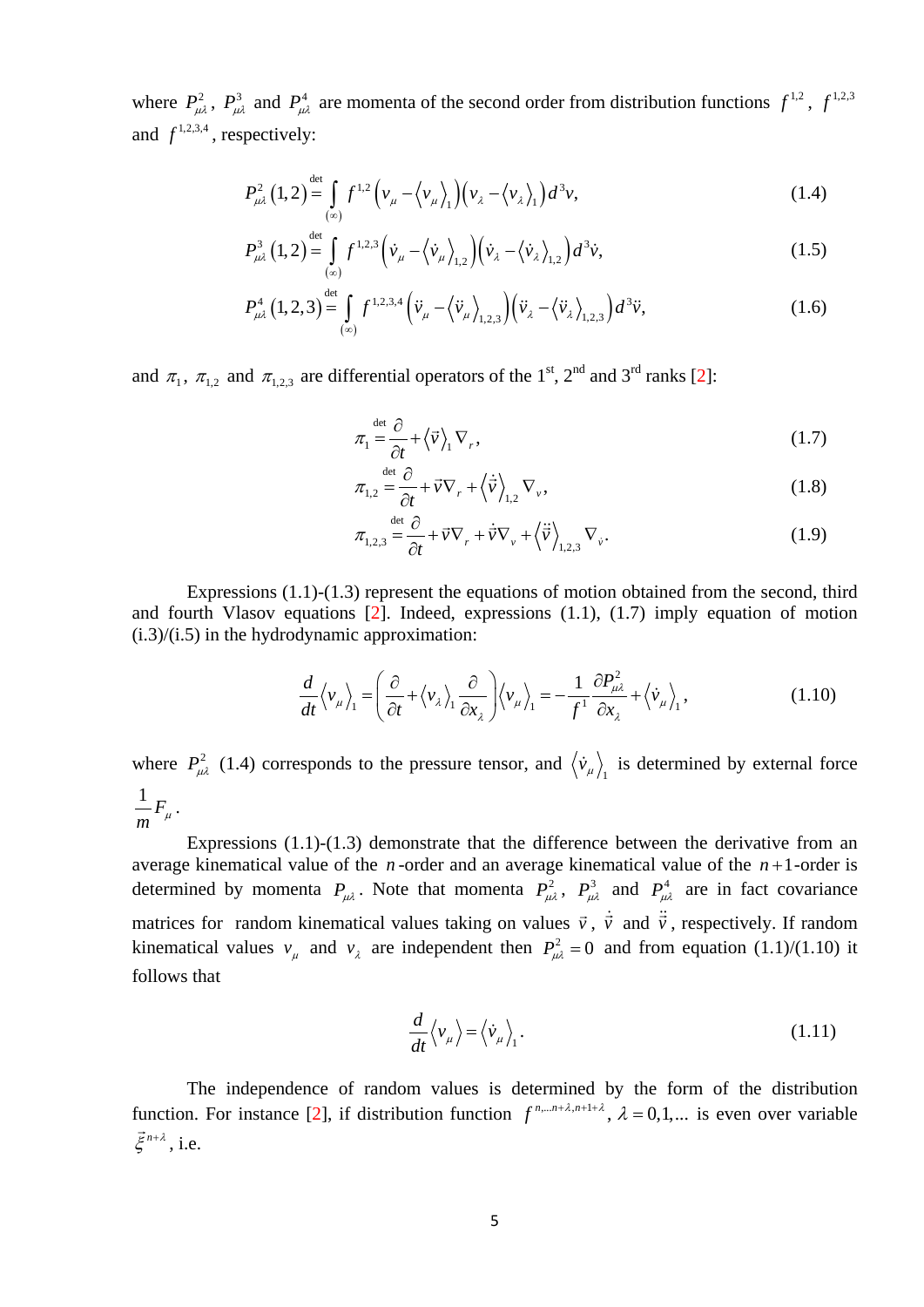$$
f^{n,...,n+1+\lambda}\left(\vec{\xi}^n,...,-\vec{\xi}^{n+\lambda},\vec{\xi}^{n+1+\lambda}\right) = f^{n,...,n+1+\lambda}\left(\vec{\xi}^n,...,\vec{\xi}^{n+\lambda},\vec{\xi}^{n+1+\lambda}\right),\tag{1.12}
$$

or  $P_{\alpha\beta}^{n+1+\lambda} = const$ , then

$$
\left\langle \xi_{\alpha}^{n+2+\lambda} \right\rangle_{n,\dots,n+\lambda-1} = \pi_{n,\dots,n+\lambda-1} \left\langle \xi_{\alpha}^{n+1+\lambda} \right\rangle_{n,\dots,n+\lambda-1}.
$$
 (1.13)

The Vlasov approximation (i.6) contains two important assumptions. The first assumption is the replacement of kinematical averages in the second Vlasov equation

$$
\langle \dot{v}_{\mu} \rangle_{1,2} = \langle \dot{v}_{\mu} \rangle_{1}.
$$
 (1.14)

The second assumption is related to the equation of motion (1.10), which reflects Newton's second law

$$
\frac{d}{dt}\langle v_{\mu}\rangle = \frac{1}{m}F_{\mu} = \langle \dot{v}_{\mu}\rangle_{1},\qquad(1.15)
$$

in which the transition (1.11) is made, i.e. there is no pressure force 2 1  $1 \partial P$  $f^1$   $\partial x$ µλ  $-\frac{1}{f^1} \frac{\partial P_{\mu\lambda}^2}{\partial x_\lambda}$ . The consequence of these two assumptions is the Vlasov approximation (i.6)

$$
\langle \dot{v}_{\mu} \rangle_{1,2} = \langle \dot{v}_{\mu} \rangle_{1} = \frac{d}{dt} \langle v_{\mu} \rangle = \frac{1}{m} F_{\mu}.
$$
 (1.16)

Such a detailed analysis of the construction of the Vlasov approximation is conducted specifically to make it clear what should be the next step and how to construct the approximation for kinematical average  $\langle \ddot{v}_\mu \rangle_{1,2,3}$ , which is necessary for cutting the Vlasov chain (i.1) off in the third equation.

By analogy with (1.14), the first assumption will be

$$
\left\langle \ddot{v}_{\mu} \right\rangle_{1,2,3} = \left\langle \ddot{v}_{\mu} \right\rangle_{1,2} . \tag{1.17}
$$

The second assumption is the absence or *weakening of correlations* between random values  $\dot{v}_{\mu}$  and  $\dot{v}_{\lambda}$ , i.e.  $P_{\mu\lambda}^3(1,2) = 0$  and equation (1.2) takes the form:

$$
\langle \ddot{v}_{\mu} \rangle_{1,2} = \pi_{1,2} \langle \dot{v}_{\mu} \rangle_{1,2}.
$$
 (1.18)

For value  $\langle \dot{v}_{\mu} \rangle_{1,2}$ , there is the Vlasov-Moyal approximation (i.7), which being substituted into (1.8) gives the expression

$$
\left\langle \ddot{v}_{\mu} \right\rangle_{1,2} = -\frac{1}{m} \pi_{1,2} \left[ \frac{\partial U}{\partial x_{\mu}} \right] + \sum_{n=1}^{+\infty} \frac{(-1)^{n+1} (\hbar/2)^{2n}}{m^{2n+1} (2n+1)!} \pi_{1,2} \left[ \frac{\partial^{2n+1} U}{\partial x_{\mu}^{2n+1}} \frac{1}{f^{1,2}} \frac{\partial^{2n} f^{1,2}}{\partial v_{\mu}^{2n}} \right].
$$
 (1.19)

The third assumption will be a transition to the classical limit (at  $\hbar \ll 1$ ) in expression (1.19):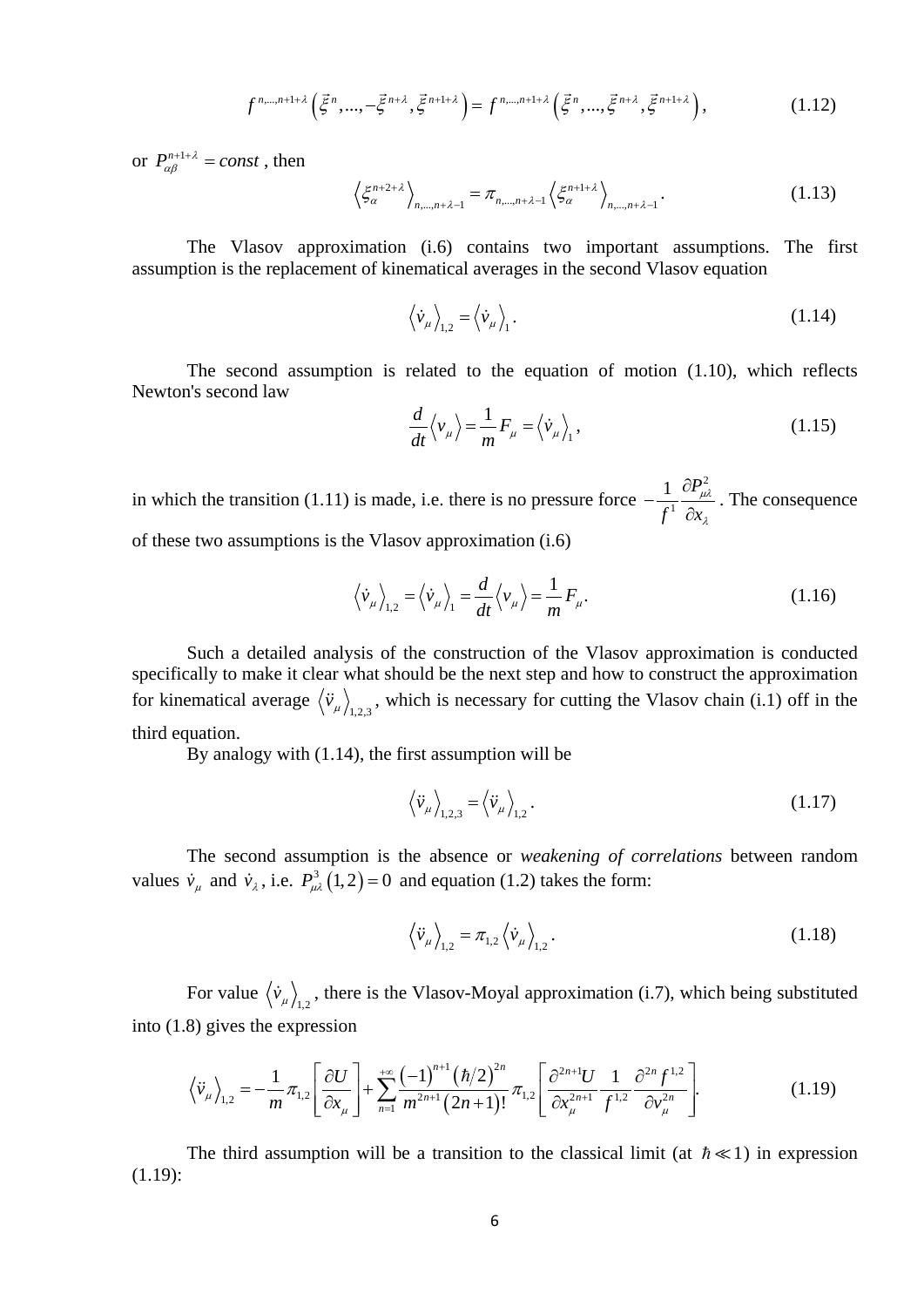$$
\left\langle \ddot{v}_{\mu} \right\rangle_{1,2} = -\frac{1}{m} \frac{\partial}{\partial x_{\mu}} \left( \frac{\partial U}{\partial t} + v_{\lambda} \frac{\partial U}{\partial x_{\lambda}} + \left\langle \dot{v}_{\lambda} \right\rangle_{1,2} \frac{\partial U}{\partial v_{\lambda}} \right) = -\frac{1}{m} \frac{\partial}{\partial x_{\mu}} \left( \frac{\partial U}{\partial t} + v_{\lambda} \frac{\partial U}{\partial x_{\lambda}} \right),
$$

$$
\left\langle \ddot{v}_{\mu} \right\rangle_{1,2} = -\frac{1}{m} \frac{\partial N_{1,2}}{\partial x_{\mu}}, \quad N_{1,2} \stackrel{\text{det}}{=} \frac{\partial U}{\partial t} + v_{\lambda} \frac{\partial U}{\partial x_{\lambda}},
$$
(1.20)

where  $N_{1,2}$  is the «radiation» power. Taking into account expressions (1.17) and (1.20), we obtain the final expression for the second Vlasov approximation

$$
\langle \ddot{v}_{\mu} \rangle_{1,2,3} = -\frac{1}{m} \frac{\partial N_{1,2}}{\partial x_{\mu}}.
$$
\n(1.21)

By analogy with the first Vlasov approximation (i.6), one can expand force field −∇*<sup>r</sup> U* by adding a vortex component. For instance, for the electromagnetic field (i.5) choose  $-m\gamma\left(\vec{E}+\left\langle \vec{v}\right\rangle _{1}\times\vec{B}\right)$  as a force.

## **§2 Vlasov** Ψ **-equation**

Let us write the third Vlasov equation (i.1) taking into consideration approximation  $(1.21)$ , we obtain

$$
\frac{\partial}{\partial t} f^{1,2,3} + v_{\lambda} \frac{\partial}{\partial x_{\lambda}} f^{1,2,3} + \dot{v}_{\lambda} \frac{\partial}{\partial v_{\lambda}} f^{1,2,3} + \left\langle \dot{v}_{\lambda} \right\rangle_{1,2} \frac{\partial}{\partial \dot{v}_{\lambda}} f^{1,2,3} = 0,
$$
\n
$$
\frac{\partial f^{1,2,3}}{\partial t} + v_{\lambda} \frac{\partial f^{1,2,3}}{\partial x_{\lambda}} + \dot{v}_{\lambda} \frac{\partial f^{1,2,3}}{\partial v_{\lambda}} - \frac{1}{m} \frac{\partial N_{1,2}}{\partial x_{\lambda}} \frac{\partial f^{1,2,3}}{\partial \dot{v}_{\lambda}} = 0,
$$
\n(2.1)

where it is taken into account that  $div_{\dot{v}}\langle \ddot{\vec{v}} \rangle_{1,2} = 0$ . Note that integrating equation (2.1) over acceleration space  $(\infty)$  $d^3\dot{v}$  $\int_{-\infty}^{\infty} d^3 \dot{v}$  leads to the second Vlasov equation.

Let us rewrite (assuming that the series is integrable) the Vlasov-Moyal approximation equation (i.7) as follows

$$
f^{1,2}\left\langle \dot{v}_{\mu}\right\rangle_{1,2}=\int\limits_{(\infty)}\dot{v}_{\mu}f^{1,2,3}d^{3}\dot{v}=\int\limits_{(\infty)}\sum_{n=0}^{+\infty}\frac{\left(-1\right)^{n+1}\left(\hbar/2\right)^{2n}}{m^{2n+1}\left(2n+1\right)!}\frac{\partial^{2n}f^{1,2,3}}{\partial x_{\mu}^{2n+1}}d^{3}\dot{v},\tag{2.2}
$$

If the following condition is met for (2.2)

$$
\dot{\nu}_{\mu} f^{1,2,3} = \sum_{n=0}^{+\infty} \frac{(-1)^{n+1} (\hbar/2)^{2n}}{m^{2n+1} (2n+1)!} \frac{\partial^{2n+1} U}{\partial x_{\mu}^{2n+1}} \frac{\partial^{2n} f^{1,2,3}}{\partial \nu_{\mu}^{2n}},
$$
\n(2.3)

then summand  $\dot{v}_\lambda \frac{\partial f^{1,2,3}}{\partial \lambda}$ *v* λ λ ∂  $\dot{v}_{\lambda} \frac{\partial f}{\partial v_{\lambda}}$  in equation (2.1) can be represented as follows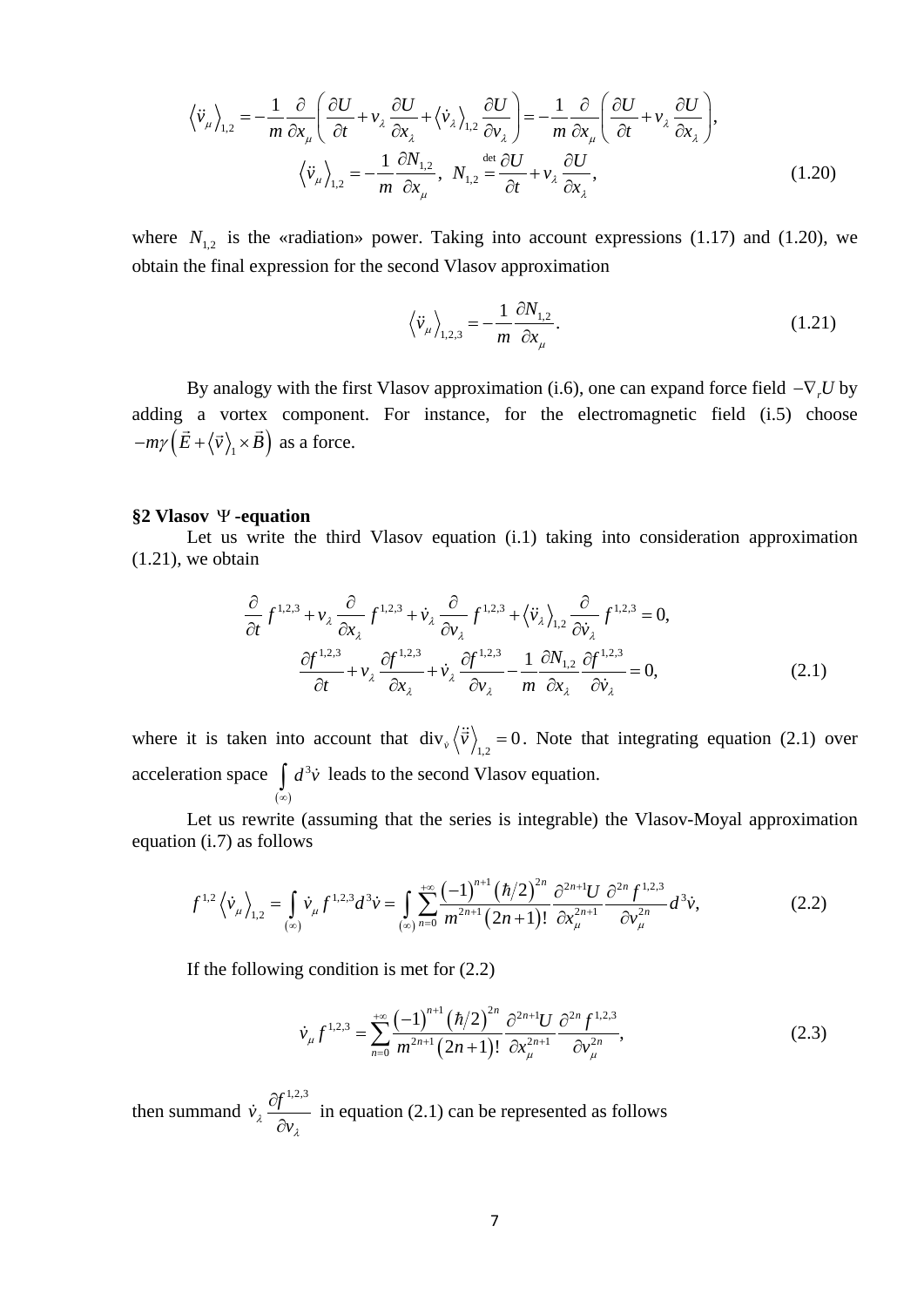$$
\dot{\nu}_{\lambda} \frac{\partial f^{1,2,3}}{\partial \nu_{\lambda}} = \sum_{n=0}^{+\infty} \frac{(-1)^{n+1} (\hbar/2)^{2n}}{m^{2n+1} (2n+1)!} \frac{\partial^{2n+1} U}{\partial x_{\lambda}^{2n+1}} \frac{\partial^{2n+1} f^{1,2,3}}{\partial \nu_{\lambda}^{2n+1}}
$$
(2.4)

Taking (2.4) into account the equation (2.1) will take the following form:

$$
\frac{\partial f^{1,2,3}}{\partial t} + v_{\lambda} \frac{\partial f^{1,2,3}}{\partial x_{\lambda}} + \sum_{n=0}^{+\infty} \frac{(-1)^{n+1} (\hbar/2)^{2n}}{m^{2n+1} (2n+1)!} \frac{\partial^{2n+1} J}{\partial x_{\lambda}^{2n+1}} \frac{\partial f^{1,2,3}}{\partial v_{\lambda}^{2n+1}} - \frac{1}{m} \frac{\partial N_{1,2}}{\partial x_{\lambda}} \frac{\partial f^{1,2,3}}{\partial v_{\lambda}} = 0.
$$
 (2.5)

It should be noted that integration of (2.5) over the acceleration space  $(\infty)$  $d^3\dot{v}$  $\int_{-\infty}^{\infty} d^3 \vec{v}$  transform it

into the Moyal equation (i.8) for the Wigner function. In the classical limit ( $\hbar \ll 1$ ), the equation (2.5) can be simplified:

$$
\frac{\partial f^{1,2,3}}{\partial t} + v_{\lambda} \frac{\partial f^{1,2,3}}{\partial x_{\lambda}} - \frac{1}{m} \frac{\partial U}{\partial x_{\lambda}} \frac{\partial f^{1,2,3}}{\partial v_{\lambda}} - \frac{1}{m} \frac{\partial N_{1,2}}{\partial x_{\lambda}} \frac{\partial f^{1,2,3}}{\partial v_{\lambda}} = 0.
$$

Let us consider the simplest example of a physical system with radiation – a harmonic oscillator with stationary potential  $U(\vec{r})$  $^{2}$   $^{2}$ 2  $U(\vec{r}) = \frac{m\omega^2 r^2}{g}$ . Substituting potential  $U(\vec{r})$  into the expression for power (1.20) and further into equation (2.1), we obtain (1.20)

$$
N_{1,2} = m\omega^2 \vec{r} \cdot \vec{v},\qquad(2.6)
$$

$$
\frac{\partial}{\partial t} f^{1,2,3} + \vec{v} \cdot \nabla_r f^{1,2,3} + \dot{\vec{v}} \cdot \nabla_v f^{1,2,3} - \omega^2 \vec{v} \cdot \nabla_v f^{1,2,3} = 0.
$$
 (2.7)

The solution to equation (2.7) can be found using the method of characteristics:

$$
\omega^2 \vec{v} d\vec{v} = -\dot{\vec{v}} d\dot{\vec{v}} \implies \zeta(\nu, \dot{\nu}) = \omega^2 \nu^2 + \dot{\nu}^2,\tag{2.8}
$$

$$
\omega^2 d\vec{r} = -d\dot{\vec{v}} \implies \vec{\eta}(x, \dot{v}) = \omega^2 \vec{r} + \dot{\vec{v}}.
$$
 (2.9)

Thus, the solution of equation (2.7) may be represented in the form:

$$
f^{1,2,3}(\vec{r},\vec{v},\dot{\vec{v}}) = G(\omega^2 v^2 + \dot{v}^2, \omega^2 \vec{r} + \dot{\vec{v}}),
$$
 (2.10)

where  $G = G(\zeta, \vec{\eta})$  is some function defined from the boundary conditions.

Let us consider the integrals of motion corresponding to characteristics  $(2.8)$  and  $(2.9)$ . The integral of motion for characteristic (2.9) corresponds to Newton's second law:

$$
m\dot{\vec{v}} = -m\omega^2 \vec{r} = -\nabla_r U. \tag{2.11}
$$

The law of conservation of kinematic energy corresponds to characteristic (2.8):

$$
\frac{mv^2}{2} + \frac{mv^2}{2\omega^2} = \frac{mv^2}{2} + \frac{m(\tau \dot{v})^2}{2} = Const,
$$
\n(2.12)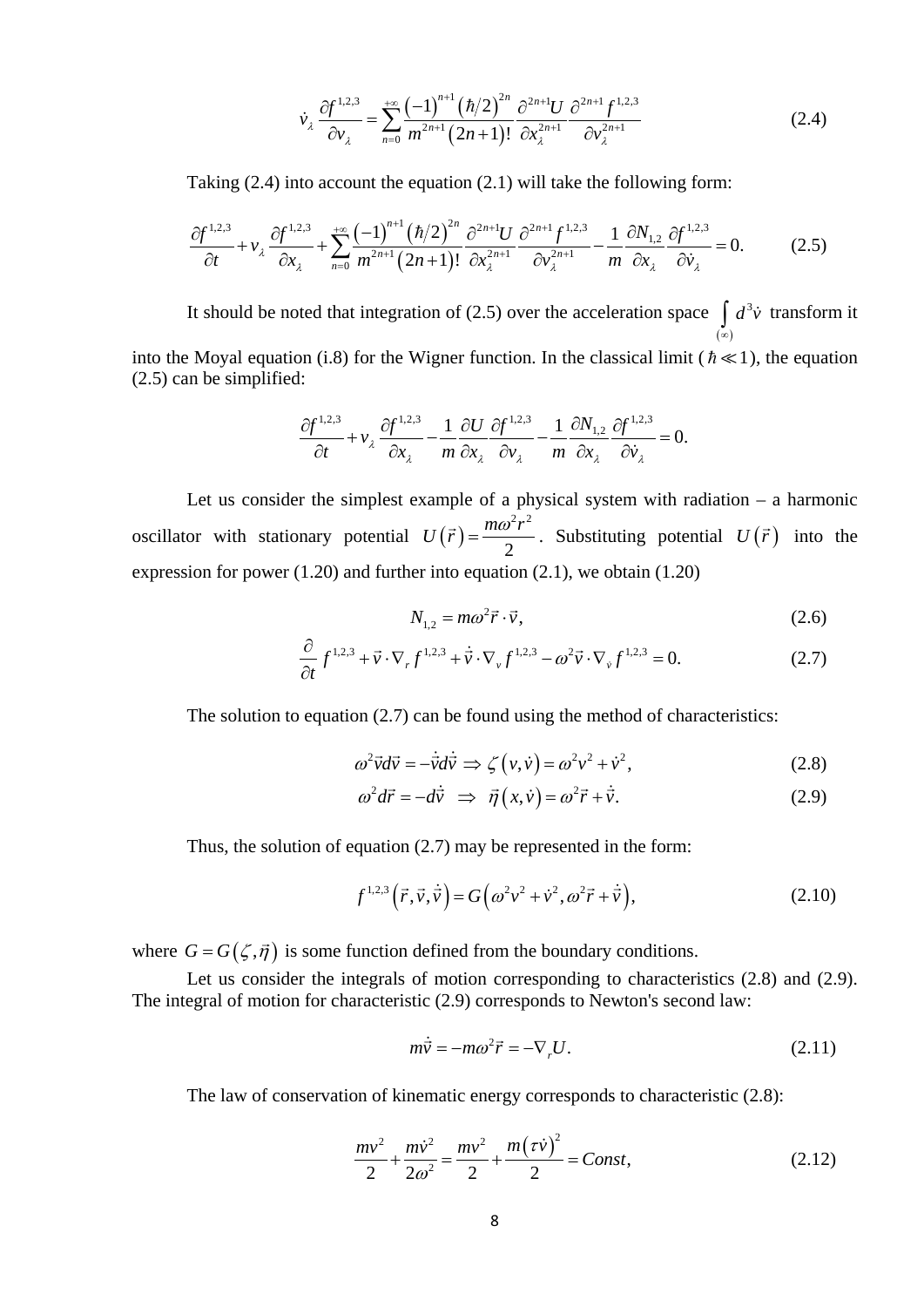where  $\omega \tau = 1$ . The first summand in expression (2.12) corresponds to kinematic energy, and the second summand is related to energy of radiation *Erad* .

Let us find out the physical nature of time  $\tau$ . We consider the particular solution of equation (2.11) corresponding to the motion along a closed circle with fixed radius  $|\vec{r}| = r_0 = const$  with constant velocity  $|\vec{v}| = v_0 = const$ . The following ratios are valid:

$$
U(\vec{r}) = \frac{m\omega^2 r_0^2}{2} = const, \ \ v = \omega r_0 = const, \ \ \dot{v} = \omega^2 r_0 = const.
$$
 (2.13)

Taking into consideration expressions (2.13), the conservation law (2.12) takes the form:

$$
\frac{mv^2}{2} + \frac{m(\tau \dot{v})^2}{2} + U(r) = \frac{m\omega^2 r_0^2}{2} + \frac{m\omega^2 r_0^2}{2} + \frac{m\omega^2 r_0^2}{2} = \frac{3}{2}m\omega^2 r_0^2 = Const.
$$
 (2.14)

From expression  $(2.14)$  several important conclusions follow:

- 1. The total energy is conserved, that is, mechanical energy  $E_{mech} = \frac{mv}{\lambda} + U(r)$ 2 2 *mech*  $E_{mech} = \frac{mv^2}{2} + U(r)$  plus radiation energy  $\frac{m(\tau \dot{v})^2}{2}$ 2  $\frac{m(\tau \nu)^2}{2}$  in the process of all time.
- 2. All three energies (kinetic, potential and radiation energy) are equal. It is especially important that the radiation energy is of the same order as the mechanical energy.

The first conclusion looks unusual, since the system must lose energy due to radiation and, as a result, the total energy must decrease. In electrodynamics, when considering radiation, the approximation is used that the total energy is much greater than the radiation energy  $E_{\text{mech}} \gg E_{\text{rad}}$ . Such approximation allows one to consider that the particle self-radiation does not impact its trajectory. From this, one can determine the characteristic minimum time  $\tau_0$  of response to radiation. To find it  $\tau_0$ , let us use the Larmor formula for radiation intensity of accelerated moving particle with charge *q* [30]:

$$
I = \frac{2}{3} \frac{q^2}{4\pi \varepsilon_0 c^3} \dot{v}^2,
$$
 (2.15)

where  $\varepsilon_0$  is a dielectric constant, *c* is the speed of light. Taking into account (2.13) and (2.15), let us calculate the quantity of energy  $E_{rad}$ , which is radiated over time  $\tau$ :

$$
E_{rad} = \int_{0}^{t} I dt = \frac{2}{3} \frac{q^2}{4\pi \varepsilon_0 c^3} \int_{0}^{t} \omega^4 r_0^2 dt = \frac{2}{3} \frac{q^2 r_0^2 \omega^4 \tau}{4\pi \varepsilon_0 c^3},
$$
 (2.16)

as a result,

$$
E_{\text{mech}} = m\omega^2 r_0^2 \gg E_{\text{rad}} = \frac{2}{3} \frac{q^2 r_0^2 \omega^4 \tau}{4\pi \varepsilon_0 c^3},
$$
  

$$
\tau \gg \frac{2}{3} \frac{q^2}{4\pi \varepsilon_0 m c^3} \stackrel{\text{det}}{=} \tau_0,
$$
 (2.17)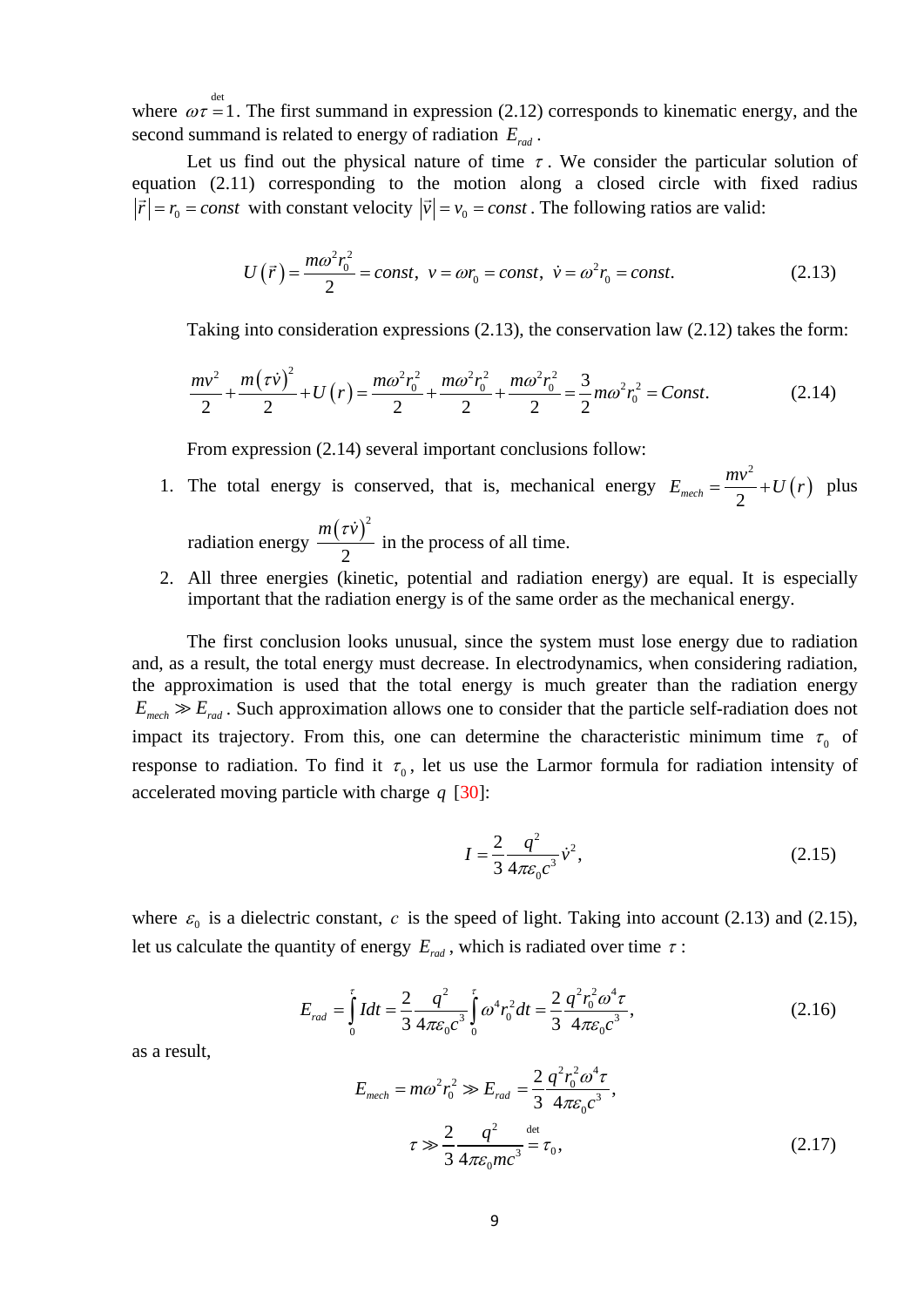where value  $\tau_0$  (2.17) is sufficiently small, for instance, for the electron the approximate value is  $\tau_0 \approx 6.266 \cdot 10^{-24} s$ . Over time  $\tau_0$  the light manages to cover the distance 13  $c\tau_0 = \frac{2}{3}r_e \approx 1.879 \cdot 10^{-13}$  *cm*, where  $r_e$  is the classical radius of the electron.

From ratio (2.13) it follows that time  $\tau$  must be sufficiently greater than time of radiation response  $\tau_0$ , but in our case  $E_{\text{mech}} = 2E_{\text{rad}}$ , i.e. of the same order (2.14) (see Conclusion 2). Thus, ratio (2.17) is not satisfied as  $\tau = 2\tau_0$ . Using the Larmor formula (2.15) on such time (  $\sim \tau_0$ ) and coordinate  $({\sim}r_e)$  scales is an approximate, evaluative approach, since electrodynamics is no longer applicable on scales  $\sim 137 r_e$  (1/137 is a fine-structure constant). Nonetheless, in this approximation, one more result can be obtained – the Lorentz equation.

Let us differentiate expression for the total energy  $(2.14)$  with respect to time:

$$
m\vec{v} \cdot \dot{\vec{v}} + m\tau^2 \dot{\vec{v}} \cdot \ddot{\vec{v}} + \vec{v} \cdot \nabla_r U = 0.
$$
 (2.18)

In the framework of the considered approximation, we set  $\tau \dot{\vec{v}} = \vec{v}$  and  $\tau = \tau_0$ , we obtain

$$
\vec{v} \cdot \left(m\dot{\vec{v}} + m\tau_0 \ddot{\vec{v}} + \nabla_r U\right) = \vec{v} \cdot \vec{\Lambda} = 0.
$$
 (2.19)

Equation (2.19) has two solutions:  $\vec{\Lambda} = \vec{\theta}$  and  $\vec{\Lambda} \perp \vec{v}$ . The condition  $\vec{\Lambda} \perp \vec{v}$  can be implemented by assuming  $\vec{\Lambda} = q(\vec{v} \times \vec{B})$ , where  $\vec{B}$  is some vector. As a result, equation (2.19) takes the form:

$$
m\dot{\vec{v}} = -\nabla_r U + q\left(\vec{v} \times \vec{B}\right) - \frac{q^2}{6\pi\varepsilon_0 c^3} \dot{\vec{v}},
$$
\n(2.20)

which coincides with the Lorentz equation (i.9).

Let us consider one-dimensional motion, for instance, along the OX axis. With such a motion, potential energy  $U(x)$  changes. As a result, integral (2.12) implies that total energy  $E_{rad} + E_{mech}$  is not conserved. According to integral (2.11), mechanical energy  $E_{mech}$  is conserved  $E_{\text{mech}} = m\omega^2 x_0^2/2$ , where  $x_0$  is the maximum deviation from the equilibrium position. Acceleration  $\dot{v}$  changes from zero to  $x_0 \omega^2$ . Therefore, radiation energy  $E_{rad}$  varies from zero to  $m\omega^2 x_0^2/2$ . Thus, the ratio between energies  $E_{mech}$  and  $E_{rad}$  in the course of motion undergoes significant changes from  $E_{\text{mech}} \gg E_{\text{rad}}$  to  $E_{\text{mech}} = E_{\text{rad}}$ . As a result, the question arises of the correct application of the Larmor formula and the limits of the electrodynamics description.

Despite the reached limit of applicability of electrodynamics, note that the initial statement of the problem was formulated for probability distribution function  $f^{1,2,3}(\vec{r},\vec{v},\dot{\vec{v}})$ , which satisfies the Vlasov  $\Psi$  −equation (2.7)/(2.5). The description of a system by means of a distribution function leads not only to the apparatus of statistical physics, but also to quantum mechanics. It is quantum mechanics that is a natural tool for describing a physical system at the micro-scale level. Usual quantum mechanics deals with coordinate or momentum representation. Quantum mechanics in the phase space uses the concept of quasi-density of probabilities – the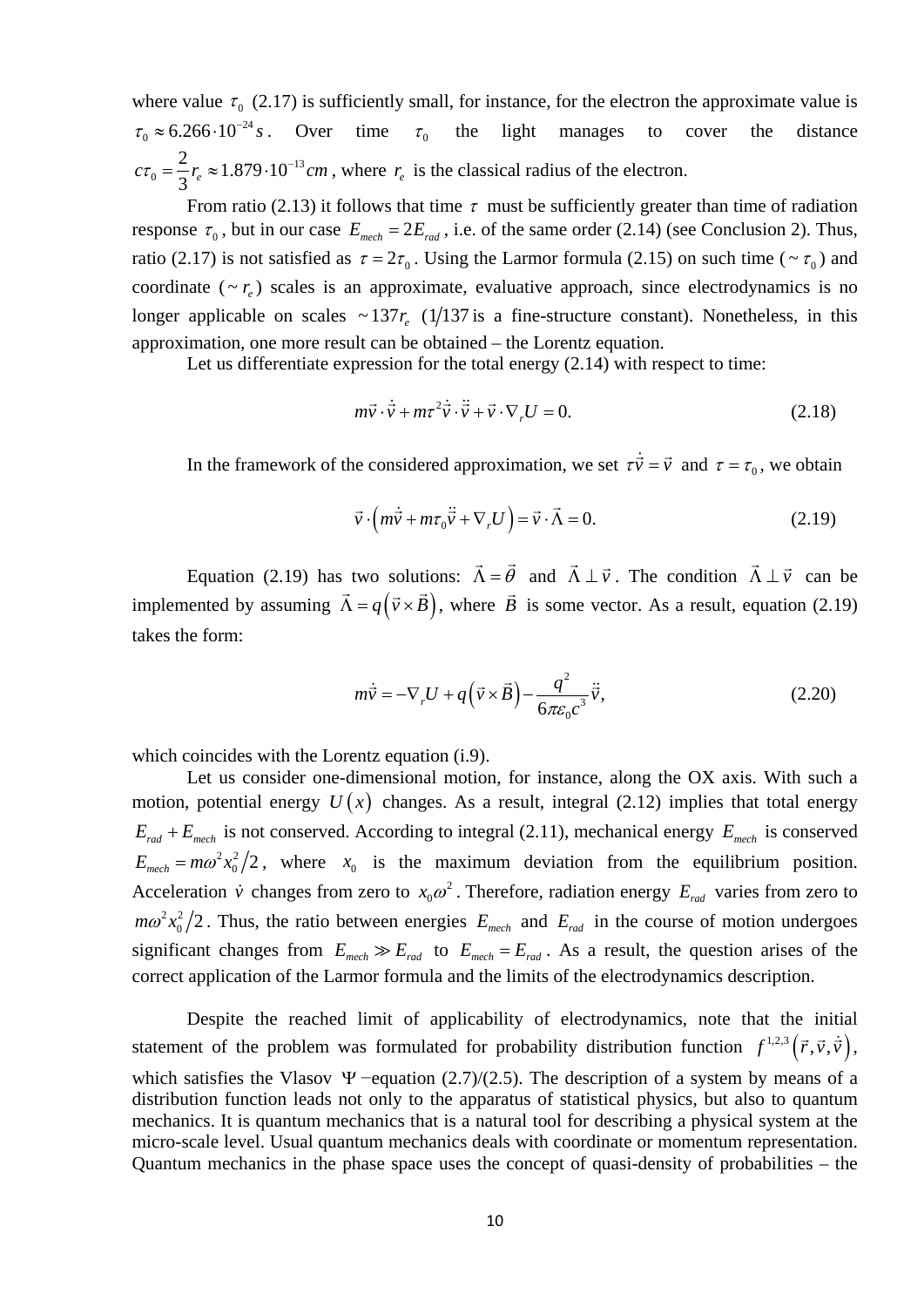Wigner function [23, 24]. Since distribution function  $f^{1,2,3}(\vec{r},\vec{v},\dot{\vec{v}})$ , in addition to the coordinate and velocity/momentum, depends on the acceleration, we will use quantum mechanics of higher kinematic values [29].

With transition to quantum mechanics, a question arises whether the second Vlasov approximation (1.21) is correct. On the one hand, when obtaining expression (1.21), a transition was made to the classical limit (at  $\hbar \ll 1$ ) in expression (1.19). On the other hand, the right-hand  $2n+1$ *n* +

side of expression (1.19) contains derivatives  $2n+1$ *n U*  $x_{\mu}^2$ + ∂ ∂ from the potential, which are equal to zero

for a harmonic oscillator at  $n > 0$ . The harmonic oscillator is a unique physical system [33, 21, 31, 32], for which the classical Liouville equation coincides with the quantum Moyal equation (the second Vlasov equation). Thus, the second Vlasov approximation (1.21) remains correct for the quantum harmonic oscillator as well.

Using the obtained form of solution (2.14) and the results of the paper [2, 29], let us write the expression for 1D-case of function  $f^{1,2,3}(x, v, \dot{v})$ :

$$
f_n^{1,2,3}(x,\nu,\dot{\nu}) = \frac{(-1)^n}{2\pi\sigma_x\sigma_v} e^{-\frac{\dot{\nu}^2}{2\sigma_v^2} - \frac{\nu^2}{2\sigma_v^2}} L_n\left(2\left(\frac{\dot{\nu}^2}{2\sigma_v^2} + \frac{\nu^2}{2\sigma_v^2}\right)\right) \delta\left(\dot{\nu} + \omega^2 x\right),\tag{2.21}
$$

where *n* is the number of the quantum state;  $L<sub>r</sub>$  are the Laguerre polynomials;  $\sigma<sub>r</sub>$  and  $\sigma<sub>v</sub>$  are the standard deviations satisfying the ratios  $\omega = \frac{v_y}{v} = \frac{v_y}{v}$  $\mathbf{v}$   $\mathbf{v}$  $\omega = \frac{\sigma_{\nu}}{\sigma_{\nu}} = \frac{\sigma_{\dot{\nu}}}{\sigma_{\nu}}, \quad \sigma_{\nu} \sigma_{\nu} = \frac{\hbar}{2m}$ . Integrating functions (2.21) over the acceleration space (i.2) gives the known Wigner function of the harmonic oscillator  $f_n^{1,2}(x, v) = mW(x, p)$ :

$$
f_n^{1,2}(x,v) = \int_{-\infty}^{+\infty} f_n^{1,2,3}(x,v,\dot{v}) dv = \frac{(-1)^n m}{\pi \hbar} e^{-\frac{m}{\hbar \omega} (v^2 + \omega^2 x^2)} L_n \left( \frac{2m}{\hbar \omega} (v^2 + \omega^2 x^2) \right).
$$
 (2.22)

The subsequent integration of the distribution function (2.22) over the velocity space results in probability density  $f_n^1(x) = |\Psi_u|^2$ , where  $\Psi_n$  is a coordinate representation of the wave function of the harmonic oscillator:

$$
f_n^1(x) = \int_{-\infty}^{+\infty} f_n^{1,2}(x, v) dv = \frac{1}{2^n n!} \frac{1}{\sqrt{2\pi}\sigma_x} e^{-\frac{x^2}{2\sigma_x^2}} H_n^2\left(\frac{x}{\sqrt{2}\sigma_x}\right),
$$
 (2.23)

where  $H_n$  are the Hermitian polynomials. Note that ratios (i.3), (1.1)-(1.3) are satisfied in this case:

$$
\langle \dot{v} \rangle_{1,2} = \langle \dot{v} \rangle_{1} = -\omega^2 x,
$$
  

$$
\langle \ddot{v} \rangle_{1} = \pi_1 \langle \dot{v} \rangle_{1} = -\omega^2 \pi_1 x = -\omega^2 \langle v \rangle_{1}.
$$
 (2.24)

By analogy with distribution functions (2.21)-(2.23), the following transitions are valid for the equations from the Vlasov chain (i.1): integrating the third equation over the acceleration space gives the second equation, and integrating the second equation over the velocity space gives the first equation.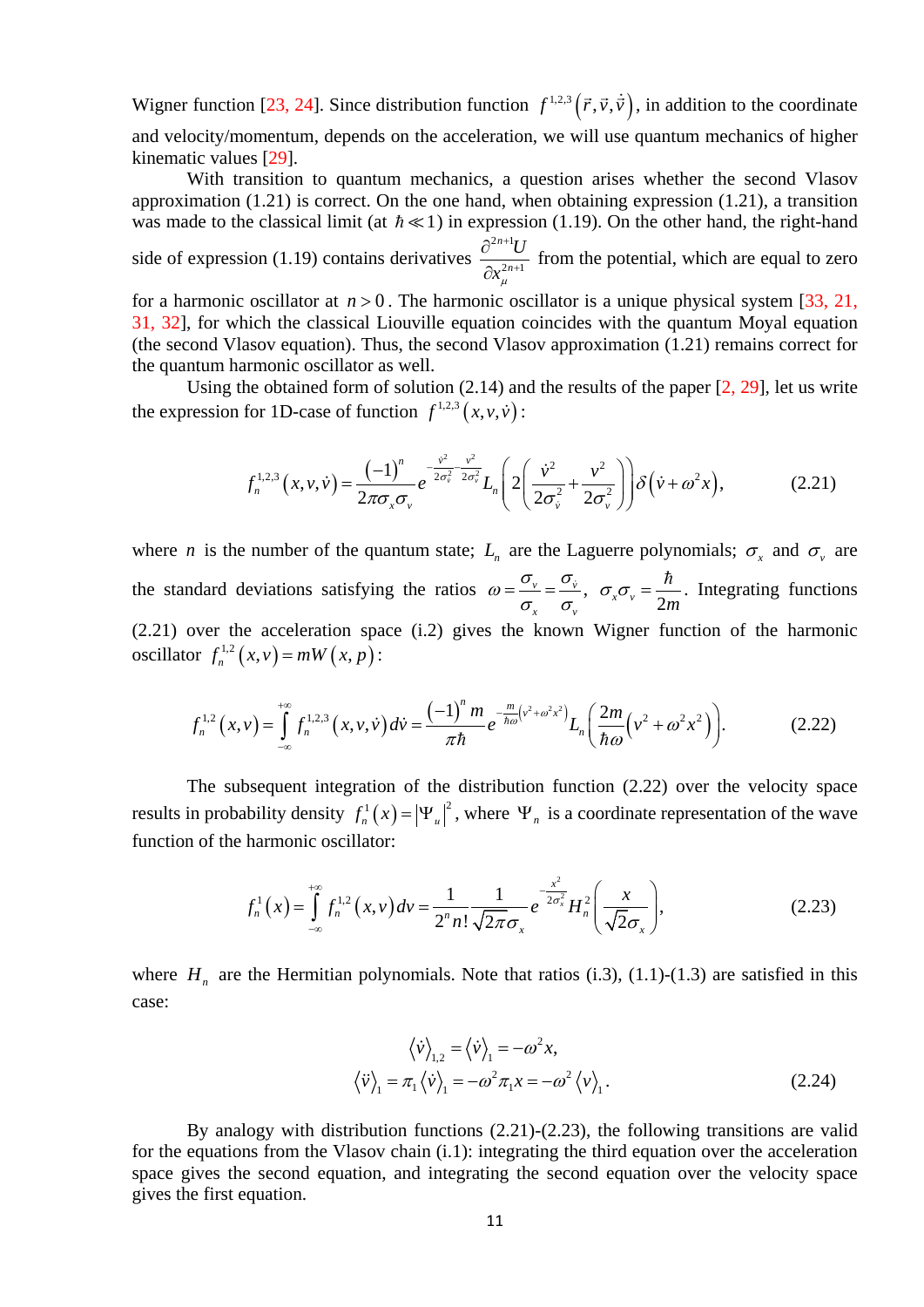# **Conclusions**

The main result of the work is the obtained modification of the third Vlasov equation – the Vlasov  $\Psi$  - equation (2.1)/(2.5) for probability density distribution function  $f^{1,2,3}(\vec{r},\vec{v},\dot{\vec{v}},t)$ .

Equation (2.1)/(2.5) allows us to take a fresh look at classical systems with radiation. Plasma and a wide range of applied problems related to thermonuclear fusion can serve as an example of such a physical system. Another field of application of equation  $(2.1)/(2.5)$  is high-energy physics, the methods of which are used to design accelerator complexes that take synchrotron radiation into account. The tasks of astrophysics associated with modeling the radiation of gravitational waves are also worth noting.

The VlasovΨ -equation may be considered as an extended version of the second Vlasov equation for the description of dissipative systems. To take into account dissipations, the second Vlasov equation is modified phenomenologically by adding summands to the right-hand side [34, 35]. In the Vlasov Ψ -equation, dissipation in the form of radiation is naturally contained in the equation due to approximation  $\langle \ddot{\vec{v}} \rangle$ .

Modeling of complex physical systems is usually performed using numerical methods. A variety of papers on the numerical solution of the Vlasov, Vlasov-Poisson and Vlasov-Maxwell equations [36-41] exist. The results obtained in this paper may find application in numerical modelling as additional conservation laws necessary for constructing conservative difference schemes. The presence of additional conservation laws is of particular importance when modelling plasma stability.

# **Acknowledgements**

This research has been supported by the Interdisciplinary Scientific and Educational School of Moscow University «Photonic and Quantum Technologies. Digital Medicine».

### **References**

- 1. A.A. Vlasov, Statistical Distribution Functions. Nauka, Moscow, 1966
- 2. Perepelkin E.E., Sadovnikov B.I., Inozemtseva N.G., Aleksandrov I.I., Dispersion chain of Vlasov equations //J. Stat. Mech. – 2022. – №. 013205.
- 3. Boris Atenas, Sergio Curilef, Dynamics and thermodynamics of systems with long-range dipole-type interactions, Physical Review E 95, 022110 (2017)
- 4. Massimiliano Giona, Space-time-modulated stochastic processes, Physical Review E 96, 042132 (2017)
- 5. Pankaj Kumar and Bruce N. Miller, Thermodynamics of a one-dimensional selfgravitating gas with periodic boundary conditions, Physical Review E 95, 022116 (2017)
- 6. S. V. Batalov, A. G. Shagalov, Autoresonant excitation of Bose-Einstein condensates, Physical Review E 97, 032210 (2018)<br>Wojciech Florkowski, Ewa Maksymiuk.
- 7. Wojciech Florkowski, Ewa Maksymiuk, Radoslaw Ryblewski, Anisotropichydrodynamics approach to a quark-gluon fluid mixture, Physical Review C 97, 014904 (2018)
- 8. M. Stephanov1 and Y. Yin, Hydrodynamics with parametric slowing down and fluctuations near the critical point, Physical Review D 98, 036006 (2018)
- 7. M. E. Carrington, St. Mrowczynski, B. Schenke, Momentum broadening in unstable quark-gluon plasma, Physical Review C 95, 024906 (2017)
- 8. R. Haenel, M. Schulz-Weiling, J. Sous, H. Sadeghi, M. Aghigh, L. Melo, J. S. Keller, E. R. Grant, Arrested relaxation in an isolated molecular ultracold plasma, Physical Review A 96, 023613 (2017)
- 9. Kentaro Hara, Ido Barth, Erez Kaminski, I. Y. Dodin, N. J. Fisch, Kinetic simulations of ladder climbing by electron plasma waves, Physical Review E 95, 053212 (2017)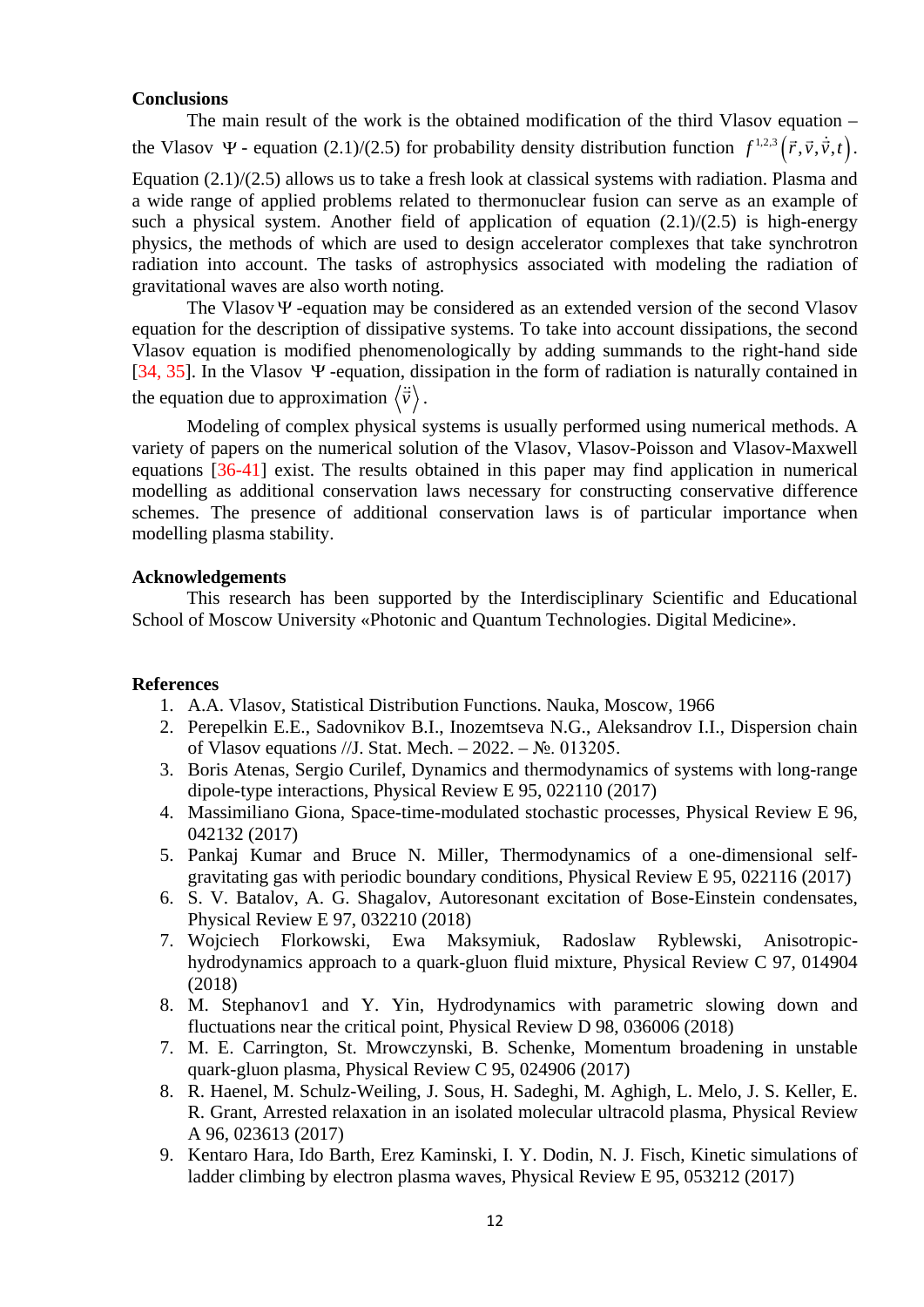- 10. M. Horky, W. J. Miloch, V. A. Delong, Numerical heating of electrons in particle-in-cell simulations of fully magnetized plasmas, Physical Review E 95, 043302 (2017)
- 11. N. Ratan, N. J. Sircombe, L. Ceurvorst,1 J. Sadler, M. F. Kasim, J. Holloway, M. C. Levy, R. Trines, R. Bingham, and P. A. Norreys, Dense plasma heating by crossing relativistic electron beams, Physical Review E 95, 013211 (2017)
- 12. Shetty, D. V., Botvina, A. S., Yennello, S. J., Souliotis, G. A., Bell, E., & Keksis, A. (2005). Fragment yield distribution and the influence of neutron composition and excitation energy in multifragmentation reactions. Physical Review C, 71(2).
- 13. Zheng, H., Burrello, S., Colonna, M., Lacroix, D., & Scamps, G. (2018). Connecting the nuclear equation of state to the interplay between fusion and quasifission processes in low-energy nuclear reactions. Physical Review C, 98(2).
- 14. Pierroutsakou, D., Martin, B., Agodi, C., Alba, R., Baran, V., Boiano, A., … Signorini, C. (2009). Dynamical dipole mode in fusion reactions at 16 MeV/nucleon and beam energy dependence. Physical Review C, 80(2).
- 15. M. Kopp, K. Vattis, C. Skordis, Solving the Vlasov equation in two spatial dimensions with the Schrödinger method, Physical Review D 96, 123532 (2017)
- 16. S. Bergström, R. Catena, A. Chiappo, J. Conrad, B. Eurenius, M. Eriksson, M. Högberg, S. Larsson, E. Olsson, A. Unger, R. Wadman, J-factors for self-interacting dark matter in 20 dwarf spheroidal galaxies, Physical Review D 98, 043017 (2018)
- 17. L. Gabriel Gomez, J. A. Rueda, Dark matter dynamical friction versus gravitational wave emission in the evolution of compact-star binaries, Physical Review D 96, 063001 (2017)
- 18. Derek Inman, Hao-Ran Yu, Hong-Ming Zhu, J. D. Emberson, Ue-Li Pen, Tong-Jie Zhang, Shuo Yuan, Xuelei Chen, Zhi-Zhong Xing, Simulating the cold dark matterneutrino dipole with TianNu, Physical Review D 95, 083518 (2017)
- 19. Giovanni Manfredi, Jean-Louis Rouet, Bruce Miller, Gabriel Chardin, Cosmological structure formation with negative mass, Physical Review D 98, 023514 (2018)
- 20. Jan Veltmaat, Jens C. Niemeyer, Bodo Schwabe, Formation and structure of ultralight bosonic dark matter halos, Physical Review D 98, 043509 (2018)
- 21. Perepelkin E.E., Sadovnikov B.I., Inozemtseva N.G., Burlakov E.V., Wigner function of a quantum system with polynomial potential //Journal of Statistical Mechanics: Theory and Experiment. –  $2020. - N_2$ . 053105.
- 22. J.E. Moyal, Quantum mechanics as a statistical theory, Proceedings of the Cambridge Philosophical Society, 45, 99–124 (1949). doi:10.1017/S0305004100000487
- 23. E.P. Wigner, On the quantum correction for thermodynamic equilibrium, Phys. Rev. 40 (June 1932) 749—759
- 24. H. Weyl, The Theory of Groups and Quantum Mechanics (Dover, New York, 1931).
- 25. Perepelkin E.E., Sadovnikov B.I., Inozemtseva N.G. The properties of the first equation of the Vlasov chain of equations //J. Stat. Mech. – 2015. –  $\mathbb{N}_2$ . P05019.
- 26. Bohm, D., Hiley, B.J., Kaloyerou, P.N. (1987). An ontological basis for the quantum theory. *Phys. Rep.* 144: 321–375.
- 27. Bohm, D., Hiley, B.J. (1993). The Undivided Universe: An Ontological Interpretation of Quantum Theory. *Routledge, London*.
- 28. de Broglie, L. (1956). Une interpretation causale et non lineaire de la mecanique ondulatoire: la theorie de ladouble solution, *Gauthiers-Villiars, Paris*.
- 29. Perepelkin E. E., Sadovnikov B. I., Inozemtseva N. G. The quantum mechanics of highorder kinematic values //Annals of Physics. – 2019. – Т. 401. – С. 59-90.
- 30. J. Larmor, On a dynamical theory of the electric and luminiferous medium, Philosophical Transactions of the Royal Society 190, (1897) pp. 205-300
- 31. Perepelkin E.E., Sadovnikov B.I., Inozemtseva N.G., Burlakov E.V., The Wigner function negative value domains and energy function poles of the harmonic oscillator, Journal of Computational Electronics, 2021, pp. 1-11